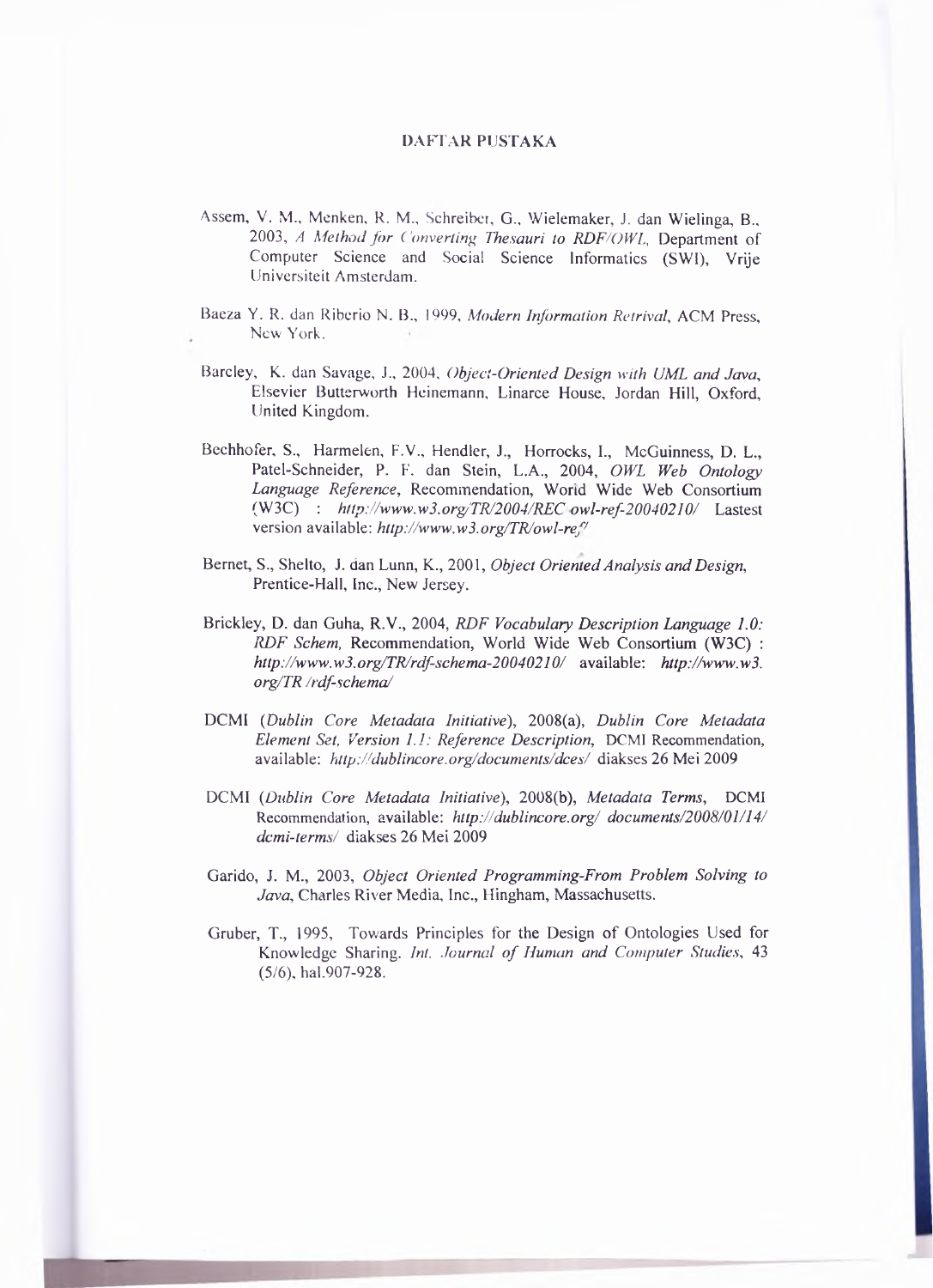- Isaac, A. dan Summ ers, E., 2009, *SKOS Simple Knowledge Organization System Primer,* Recommendation, World Wide Wibe Consortium (W3C) : *<http://vsww.w3.org/TR/2009/WD-skos-primer-20090615/>* available: *hitp://[www.w3.org/TR/skos-primer](http://www.w3.org/TR/skos-primer) 1*
- Kadir, A., 2004, *Dasar Pemrograman Web Dmamis dengan JSP,* ANDI, Yogyakarta.
- K arsanti, H. T., 2006, *Penerapan Teknologi Semantic Web pada Sistem Menejemen Perpustakaan Digital*, Skripsi, Program Studi Ilmu Komputer FMIPA UGM, Yogyakarta.
- K lyene, G. dan Carroll, J. J., 2004, *Resource Description Framework*(*RDF*):Concepts and *Abstract Syntax*, Recommendation, World Wide Wibe Consortium (W3C): http://www.w3.org/TR/2004/REC*rdf-concepts-20040210/,* available: *<http://www.w3.org/TRJrdf-concepts/>*
- Lassila, O. dan Swick, R. R., 1999, *Resource Descripton Framework(RDF)* Model and Syntax Specification, Recommendation, World Wide Wibe Consortium (W3C) : *http://www.w3.org/TR/1999/REC-rdf-syntax-19990222* Lastest version available: *[http://www.w3.org/TRJREC-rdf](http://www.w3.org/TRJREC-rdf-)syntax*
- Lee, T. B., Hendler, J. dan Lassila, O., 2001, *The Semantic Web.* Scientific American Magazine. (May, 2001), available *[http://www.scientificamerican.com/2001/0501issue/0501berners-lee.html.](http://www.scientificamerican.com/2001/0501issue/0501berners-lee.html)*
- Manola, F. dan Miller, E., 2004, *RDF Primer*, Recommendation, World Wide Web Consortium(W3C) : http://www.w3.org/TR/2004/REC-rdf-primer-*20040210/* Lastest version available : *<http://www.w3.org/TRJrdf-primer/>*
- Miles, A. dan Brickley, D., 2005, *SKOS Core Guide*, Recommendation, World Wide Web Consortium (W3C): [http://www.w3.org/TR/2005/WD-swbp](http://www.w3.org/TR/2005/WD-swbp-)*skos-core-guide-20051102,* available: *[http://www.w3.org/TR/swbp-skos](http://www.w3.org/TR/swbp-skos-)core-guide*
- M iles, A., 2005, *Quick Guide to Publishing a Thesaurus on the Semantic Web,* Recommendation, World Wide Web Consortium (W3C) *<http://www.w3>. org/TR/2005/WD-swbp-thesaurus-pubguide-2005051*7 Lastest version available: *http://www.w3.org/TR/swbp-thesaurus-pubguide*
- Miles, A., Matthews, B., Beckett. D., Brickley, D., Wilson, M dan Rogers, N., 2005, *SKOS : A Language to describe simple knowledge structures fo r the* web, Recommendation, World Wide Web Consortium (W3C) : *<http://www.w3.Org/TR/swbp-skos:a>language to describe simple knowledge structures for the web.*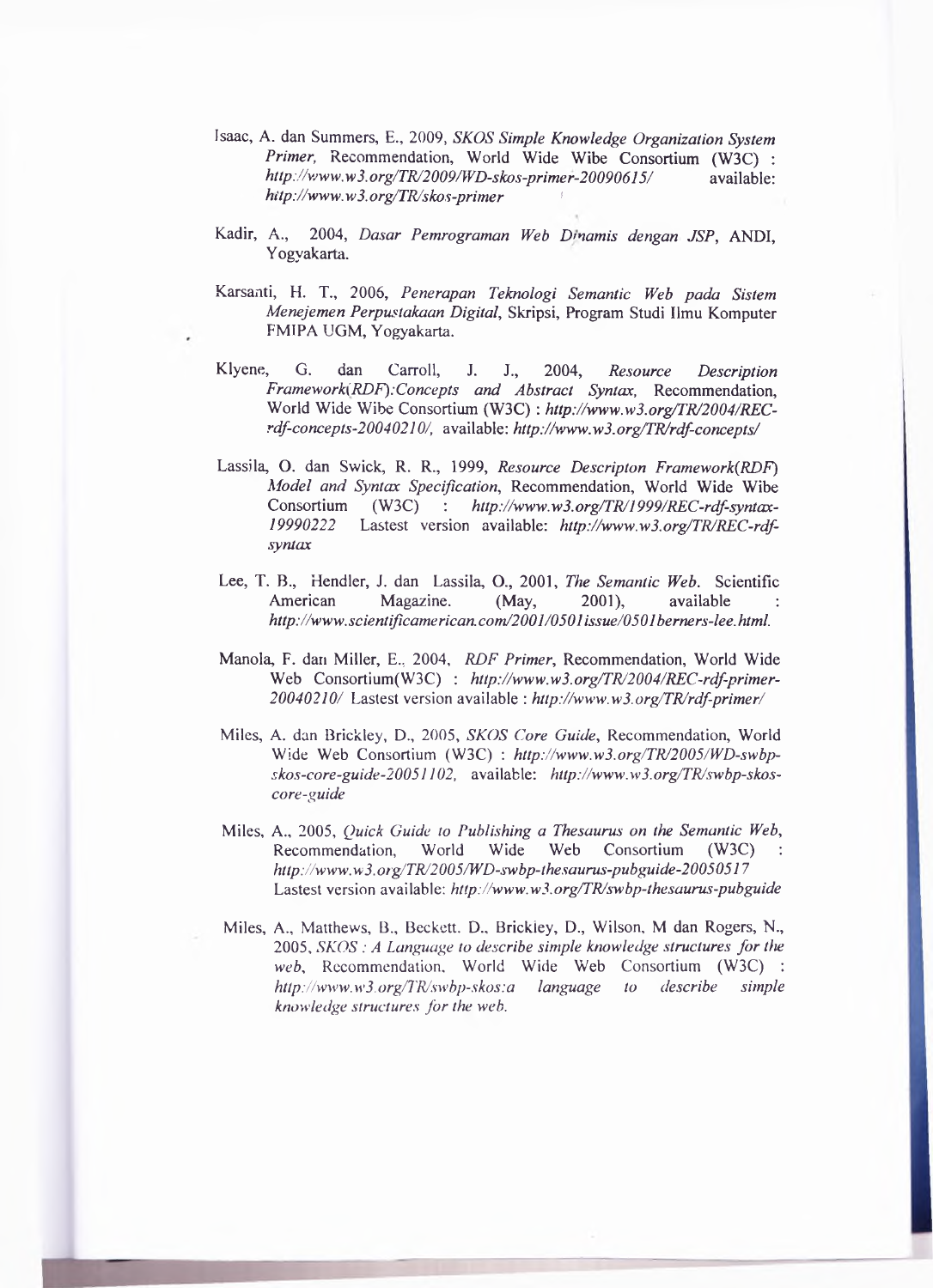- Miles, A. dan Bechhofer, S., 2009, *SKOS Simple Knowledge Organization System Reference*, Recommendation, World Wide Web Consortium (W3C) : *<http://www.w3.org/TR/2009/PR-skos-reference-20090615/>,* Lastest version available : *<http://www.w3.org/TR/skos-reference>*
- M inurita, S., 2005, *Model Ontologi untuk Jadwal Penerbangan Menggunakan Protege*, *Skripsi*, Jurusan Ilmu Komputer, FMIPA UGM, Yogyakarta.
- Molina, H.G., Jeffrey D. U. dan Widom, J.D., 2002, *Database Systems: The Complete Book, Prentice-Hall, Inc, New Jersey.*
- Neil, H., 2004, *Definitions of Bibliography and in Particular of the Variety Called Analytical,* Institut D'histoire Du Livre
- Noy. N. F. dan McGuinnes. D. L., 2000, *Ontology Development 101: A Guide to Creating Your First,* Stanford University, Stanford, available : *<http://protege>, stanford.edu-publications/'ontology development/ontology 10 l-noy-mcguinness.html* diakses tanggal 10 Januari 2009
- N urhayati, D., 2007, *Semantic Web untuk Sistem Katalog Produk Barang* Elektronik, Skripsi, Program Studi Ilmu Komputer FMIPA UGM, Y ogyakarta.
- Pendit, P. L., 2008, *Perpustakaan Digital dari A-Z*, Cita Karyakarsa Mandiri, Jakarta.
- Pendit, P. L., Suryandari, A., Amiprasetyo, B., Makarim, E., Aditirto, I. U., Ruldeviyani, Y.. Sucahyo, G.Y dan W ijayanti, L., 2007, *Perpustakaan Digital : Perspektif Perpustakaan Perguruan Tinggi Indonesia,* Sagung Seto, Jakarta.
- Pressman, R. S., 1982, *Software Engineering: A Practitioner's Approach*, MacGraw Hill Companies, Inc., New York.
- Protege, 2005, *<http://protege.stanford.edu/download/prc> tege/4.0/* diakses tanggal 03 Juli 2009
- Riyanti, N., 2006, *Pengembangan Model Ontologi untuk Manejemen* Pengetahuan Staff Perusahaan, Skripsi, Program Studi Ilmu Komputer FMIPA UGM, Yogyakarta.
- Seaborne, A. dan Prud'hommeaux, E., 2008, *SPARQL Query Language for RDF*, Recommendation, World Wide Web Consortium (W3C) *[http://www.](http://www)* w3. *org/TR/2008/REC-rdf-sparql-query-20080115/* Lastest version available: http://www.w3.org/TR/rdf-sparql-query/